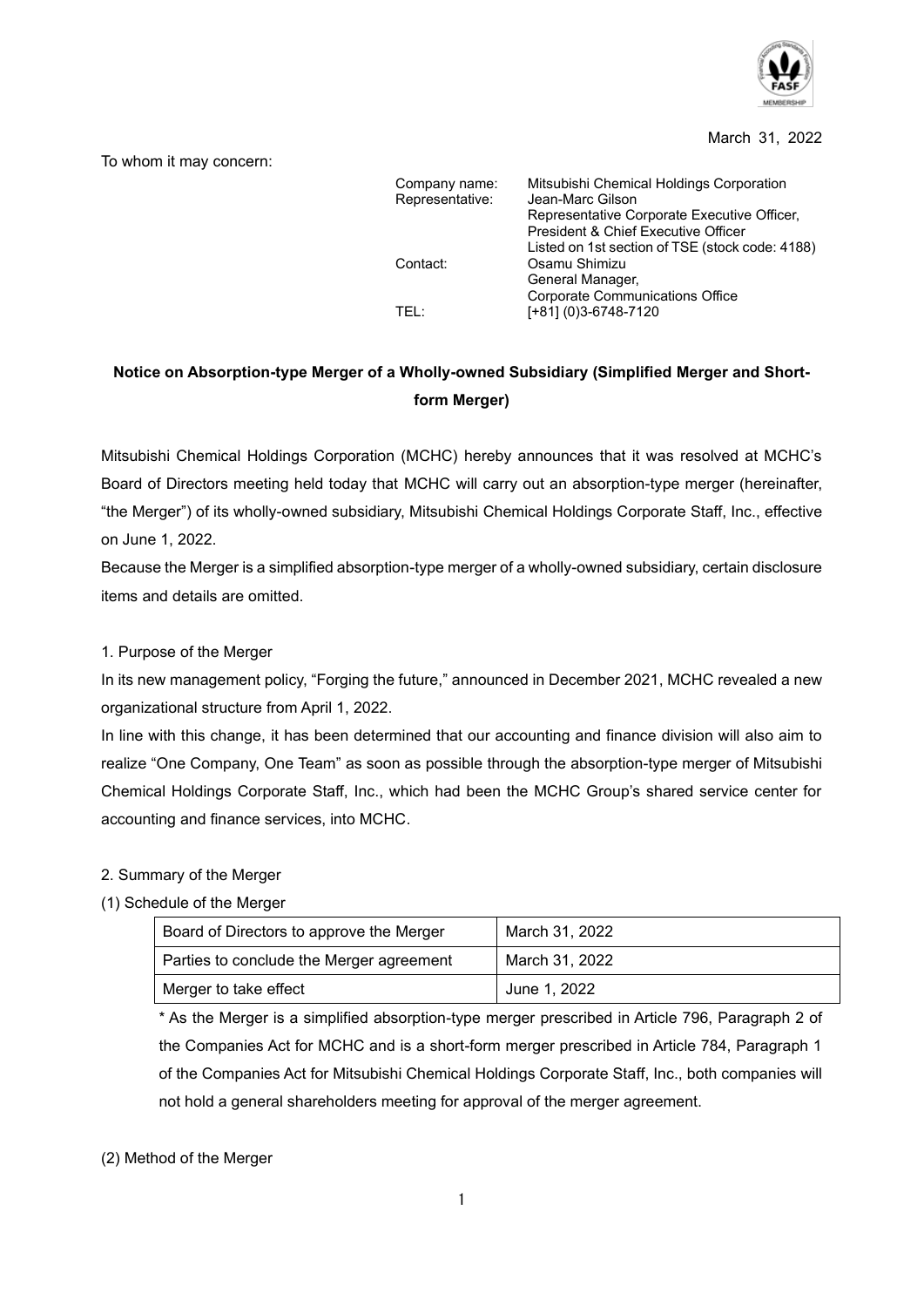This will take the form of an absorption-type merger wherein Mitsubishi Chemical Holdings Corporation is to be the surviving company and Mitsubishi Chemical Holdings Corporate Staff, Inc. is to be dissolved.

(3) Details of Share Allotment for the Merger

No shares or money will be allotted as a result of the Merger.

- (4) Handling of Stock Acquisition Rights and Bonds with Stock Acquisition Rights as a Result of the Merger No applicable items.
- 3. Overview of the Parties Involved in the Merger

|        |                        | Surviving company in the               | Dissolved company in the             |  |  |
|--------|------------------------|----------------------------------------|--------------------------------------|--|--|
|        |                        | absorption-type merger                 | absorption-type merger               |  |  |
| (i)    | <b>Company Name</b>    | Mitsubishi Chemical Holdings           | Mitsubishi Chemical Holdings         |  |  |
|        |                        | Corporation                            | Corporate Staff, Inc.                |  |  |
| (ii)   | Address                | 1-1, Marunouchi 1-chome, Chiyoda-      | 1-1, Marunouchi 1-chome, Chiyoda-    |  |  |
|        |                        | ku, Tokyo                              | ku, Tokyo                            |  |  |
| (iii)  | Name and Title of      | Jean-Marc Gilson, Representative       | Hidefumi Date, President and         |  |  |
|        | Representative         | Corporate Executive Officer,           | Representative Director              |  |  |
|        |                        | <b>President and Chief Executive</b>   |                                      |  |  |
|        |                        | Officer                                |                                      |  |  |
| (iv)   | <b>Business</b>        | Management of Group companies          | Provision of finance and accounting  |  |  |
|        | Description            | (Development of the Group              | services entrusted by the Mitsubishi |  |  |
|        |                        | strategies and allocation of financial | <b>Chemical Holdings Group</b>       |  |  |
|        |                        | resources)                             |                                      |  |  |
| (v)    | Paid-in Capital        | 50.0 billion yen                       | 0.175 billion yen                    |  |  |
| (vi)   | Establishment          | October 3, 2005                        | December 10, 1987                    |  |  |
| (vii)  | Number of Shares       | 1,506,288,107                          | 2,000                                |  |  |
|        | Issued                 |                                        |                                      |  |  |
| (viii) | <b>Fiscal Year End</b> | March 31                               | March 31                             |  |  |
| (ix)   | Major                  | The Master Trust Bank of<br>14.00%     | Mitsubishi Chemical<br>100%          |  |  |
|        | Shareholders and       | Japan, Ltd. (Trust                     | <b>Holdings Corporation</b>          |  |  |
|        | Shareholding           | account)                               |                                      |  |  |
|        | Ratios                 | 6.37%<br>Custody Bank of Japan,        |                                      |  |  |
|        | (As of September       | Ltd. (Trust account)                   |                                      |  |  |
|        | 30, 2021)              | Meiji Yasuda Life<br>4.52%             |                                      |  |  |
|        |                        | Insurance Company                      |                                      |  |  |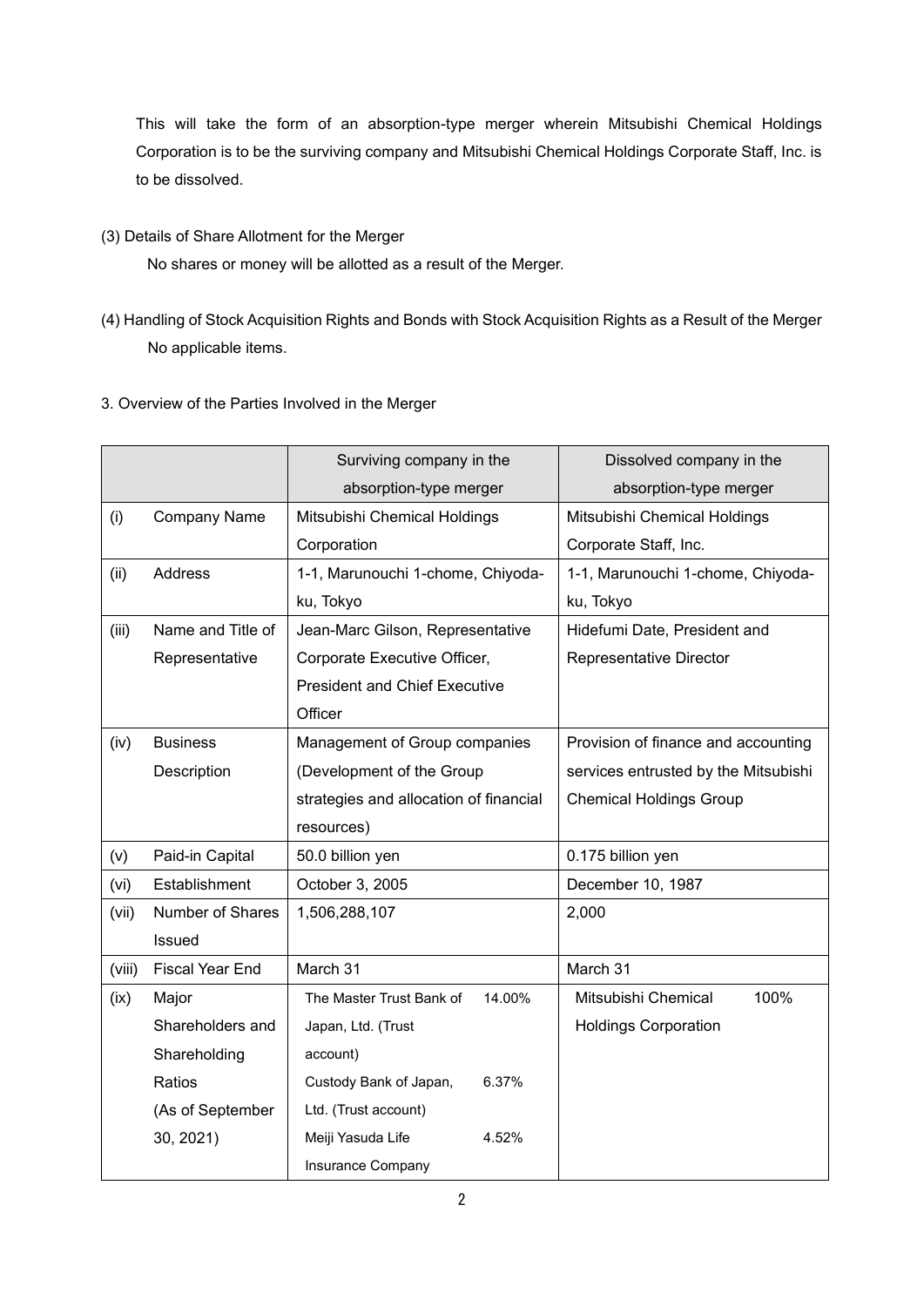| (Standing proxy) |                                                                     |                          |                             |                   |  |
|------------------|---------------------------------------------------------------------|--------------------------|-----------------------------|-------------------|--|
|                  | Custody Bank of Japan,                                              |                          |                             |                   |  |
|                  | Ltd.                                                                |                          |                             |                   |  |
|                  | Nippon Life Insurance                                               | 2.99%                    |                             |                   |  |
|                  | Company                                                             |                          |                             |                   |  |
|                  | (Standing proxy) The                                                |                          |                             |                   |  |
|                  | Master Trust Bank of                                                |                          |                             |                   |  |
|                  | Japan, Ltd.                                                         |                          |                             |                   |  |
|                  | <b>SSBTC CLIENT</b>                                                 | 2.74%                    |                             |                   |  |
|                  | OMNIBUS ACCOUNT                                                     |                          |                             |                   |  |
|                  | (Standing proxy) HSBC,                                              |                          |                             |                   |  |
|                  | Tokyo Branch, Custody                                               |                          |                             |                   |  |
|                  | Service Department                                                  |                          |                             |                   |  |
|                  | Custody Bank of Japan,                                              | 1.77%                    |                             |                   |  |
|                  | Ltd. (Trust account 7)                                              |                          |                             |                   |  |
|                  | Custody Bank of Japan,                                              | 1.56%                    |                             |                   |  |
|                  | Ltd. (Trust account 4)                                              |                          |                             |                   |  |
|                  | STATE STREET BANK<br>1.49%                                          |                          |                             |                   |  |
|                  | <b>WEST CLIENT-TREATY</b>                                           |                          |                             |                   |  |
|                  | 505234                                                              |                          |                             |                   |  |
|                  | (Standing proxy) Mizuho                                             |                          |                             |                   |  |
|                  | Bank, Ltd., Settlement &                                            |                          |                             |                   |  |
|                  | <b>Clearing Services</b>                                            |                          |                             |                   |  |
| Department       |                                                                     |                          |                             |                   |  |
|                  | MUFG Bank, Ltd.                                                     | 1.44%                    |                             |                   |  |
|                  | JPMorgan Securities<br>1.37%                                        |                          |                             |                   |  |
|                  | Japan Co., Ltd.                                                     |                          |                             |                   |  |
| (x)              | Earnings and Financial Data for the Previous Fiscal Year (FY2021/3) |                          |                             |                   |  |
|                  | (Consolidated, IFRS)                                                |                          | (Non-consolidated, Japanese |                   |  |
|                  |                                                                     |                          | GAAP)                       |                   |  |
|                  | Equity attributable                                                 |                          |                             | 1,235 million yen |  |
|                  | to owners of the                                                    | 1,236,339 million        | Net assets                  |                   |  |
|                  | parent                                                              | yen                      |                             |                   |  |
|                  |                                                                     | 5,287,228 million<br>yen | <b>Total assets</b>         | 736,665 million   |  |
|                  | <b>Total assets</b>                                                 |                          |                             | yen               |  |
|                  | Equity attributable                                                 |                          | Net assets per              | 617,539.54 yen    |  |
|                  | to owners of the                                                    | 870.40 yen               | share                       |                   |  |
|                  | parent per share                                                    |                          |                             |                   |  |